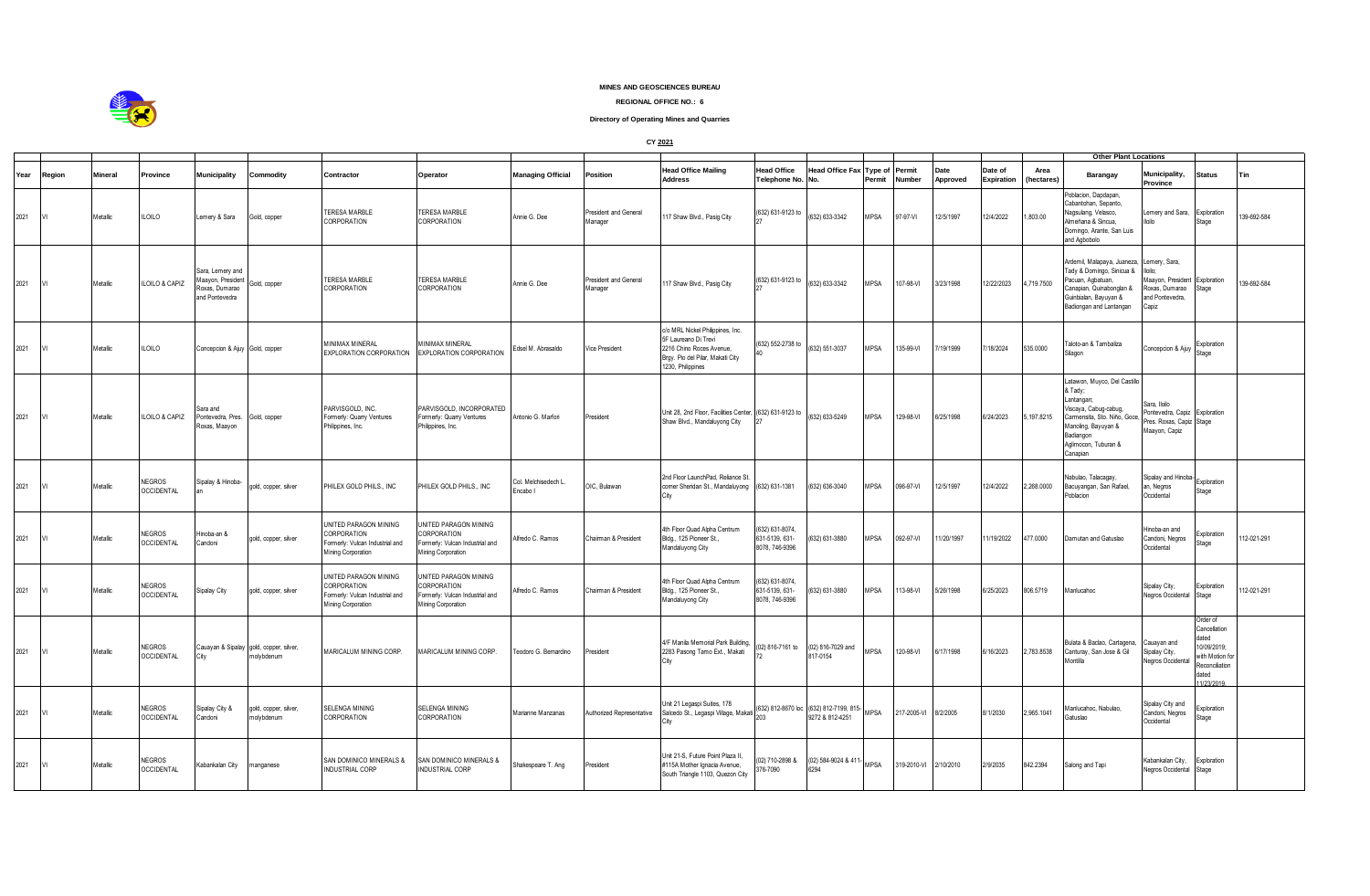| Year | Region | <b>Aineral</b>      | Province                          | Municipality                  | Commodity                                    | Contractor                                                                                             | Operator                                                               | <b>Managing Official</b>       | Position                   | <b>Head Office Mailing</b><br><b>Address</b>                                                                                        | <b>Head Office</b><br><b>Telephone No</b>    | <b>Head Office Fax</b><br>I No | Type of<br>Permit | Permit<br>Number                  | Date<br>Approved | Date of<br><b>Expiration</b> | Area<br>(hectares)       | Barangay                                                                              | <b><i><u>Aunicipality</u></i></b><br>Province | <b>Status</b>                       | Tin             |
|------|--------|---------------------|-----------------------------------|-------------------------------|----------------------------------------------|--------------------------------------------------------------------------------------------------------|------------------------------------------------------------------------|--------------------------------|----------------------------|-------------------------------------------------------------------------------------------------------------------------------------|----------------------------------------------|--------------------------------|-------------------|-----------------------------------|------------------|------------------------------|--------------------------|---------------------------------------------------------------------------------------|-----------------------------------------------|-------------------------------------|-----------------|
| 2021 |        | Ion-Metallic        | <b>INTIQUE</b>                    | .ibertad                      | Marble                                       | <b>FUDOR MINERAL EXPLORATION TUDOR MINERAL EXPLORATION</b><br>CORPORATION                              | CORPORATION                                                            | Nestor F. Domingo              | resident                   | Suite 430, 3055 Wilshire Blvd., Los<br>Angeles, California 90010, USA                                                               | (213) 388-1106                               | (213) 388-4438                 | <b>MPSA</b>       | 70-2001-VI                        | /16/2001         | 15/2026                      | 768                      | ajo, Cubay, San Roque,<br>Julanao, & Maramig                                          | ibertad, Antique                              | lo Operation<br>o date              | 320-000-231-504 |
| 2021 |        | Non-Metallic        | LOILO                             | San Enrique and<br>lanate     | Basalt rock and other<br>ssociated materials | C BERTUMEN AND COMPANY.<br><b>NCORPORATED</b>                                                          | I.C BERTUMEN AND COMPANY.<br><b>INCORPORATED</b>                       | Mario Bertumen                 | Director                   | ThFlr. Penthouse Corporate<br>Business Center Bldg., 151 Pased<br>de Roxas, cor. Amaiz St., 1226                                    | None                                         | None                           | <b>MPSA</b>       | 231-2007-VI                       | 3/29/2007        | 3/28/2032                    | 119.5508                 | Manili<br>Manogopava                                                                  | San Enrique, Iloilo<br>Banate, Iloilo         | Exploration<br>Stage                | 004-239-285     |
| 2021 |        | Non-Metallic        | NTIQUE & AKLAN                    | Libertad &<br><b>Buruanga</b> | <i>imestone</i>                              | FAR EAST CEMENT<br>CORPORATION                                                                         | <b>FAR FAST CEMENT</b><br>CORPORATION                                  | Richard S. Lim                 | President                  | No. 153 Epifanio Delos Santos<br>Avenue, Mandaluyong City                                                                           | None                                         | None                           | <b>MPSA</b>       | 326-2010-VI                       | 2/23/2010        | 2/22/2035                    | 296.2271                 | inindugan, Inayawan &<br>`odionc<br>Vazareth, Tag-osip, Tigum &<br>antander           | I ibertad. Antique<br>Buruanga, Aklan         | Exploration<br>Stage                | 139-355-260     |
| 2021 |        | Non-Metallic        | <b>JUIMARAS</b>                   | Jordan &<br>luenavista        | imestone                                     | DORILAG CEMENT<br>CORPORATION                                                                          | DORILAG CEMENT<br>CORPORATION                                          | Fe D. Dorilag                  | Chairman of the Board      | Brgy. PD Monfort-North,<br>Dumangas, Iloilo                                                                                         | (0908)9149291                                | None                           | <b>MPSA</b>       | 14-93-VI                          | /18/1993         | /17/2018                     | ,794.60                  | Rizal, Melleza, Morobuan &<br>Balcon Melliza;<br>Montfiller, Rizal & Old<br>Poblacion | Iordan, Guimaras<br>uenavista,<br>juimaras    | Not operating                       |                 |
| 2021 |        | Non-Metallic        | EGROS<br><b>CCIDENTAL</b>         | Sagay City                    | Silica                                       | <b>ILICON DEVELOPMENT</b><br>CORPORATION                                                               | SILICON DEVELOPMENT<br>CORPORATION                                     | uis Y. Hofileña                | President                  | c/o Interhouse Corporation Mez 4.<br>outh Center Tower 2206 Market<br>St., Madrigal Business Park Phase<br>Alahang, Muntinluna City | (034) 495-3745                               | None                           | <b>MPSA</b>       | 204-2004-VI                       | 6/23/2004        | 3/22/2029                    | 09.5116                  | Babiera                                                                               | agay City, Negros Exploration<br>ccidental    | tage                                | 427-096-113     |
| 2021 |        | <b>Von-Metallic</b> | <b>EGROS</b><br><b>CCIDENTAL</b>  | Bago City                     | Sand and Gravel                              | ROCACHE AGGREGATES AND<br>DEVELOPMENT CORPORATION DEVELOPMENT CORPORATION                              | ROCACHE AGGREGATES AND                                                 | Roberto S. Ramos               | President                  | Door #7 Redkey Bldg., Corner P.<br>lemaez-Jocson Sts., Brgy.<br>Taculing, Bacolod City, Negros<br>Occidental                        | $(034)$ 434-<br>1359/707-5655                | None                           | <b>MPP</b>        | 10-013-VI<br>Gecond<br>denewal)   | 6/15/2021        | /14/2026                     | ot applicable            | Abuanan                                                                               | Bago City, Negros<br>ccidental                | Operating                           | 004-732-653     |
| 2021 |        | Non-Metallic        | <b>NEGROS</b><br>CCIDENTAL        | Bago City                     | Sand and Gravel                              | KRUSHROCK CORPORATION                                                                                  | KRUSHROCK CORPORATION                                                  | Ban Hua U. Flores              | Chairman                   | SK Realty Building, 6th Street<br>Lacson, Bacolod City, Negros<br>Occidental                                                        | (034) 433-1871.<br>709-9650 and 709-<br>9726 | (034) 434-5325                 | <b>MPP</b>        | 005-001-VI<br>Third<br>enewall    | 9/6/2021         | 9/5/2026                     | ot applicable            | Abuanan                                                                               | Bago City, Negros<br>Occidental               | Operating                           | 004-247-515-000 |
| 2021 |        | Non-Metallic        | LOILO                             | Cabatuan                      | Sand and Gravel                              | REPUBLIC AGGREGATES &<br>CONCRETE ENTERPRISES<br>CORPORATION                                           | REPUBLIC AGGREGATES &<br>CONCRETE ENTERPRISES<br>CORPORATION           | Alex T. Ong                    | President                  | URT Compound, Brgy. Pamul-<br>ogan, Cabatuan, Iloilo                                                                                | (033) 509-0051                               | <b>None</b>                    | MPP               | 17-027-VI                         | 12/12/2017       | 2/11/2022                    | ot applicable            | Pamul-ogan                                                                            | Cabatuan, Iloilo                              | Operating                           | 279-911-753     |
| 2021 |        | <b>Von-Metallic</b> | LOILO                             | Pototan                       | Sand and Gravel                              | ROPRIM CONSTRUCTION                                                                                    | ROPRIM CONSTRUCTION                                                    | Ronnie Primaylon               | Proprietor                 | Lot 5, Blk 5, Villa Las Palmas, Jaro.<br><b>Iloilo City</b>                                                                         | (033) 329-6991/<br>508-5573                  | None                           | <b>MPP</b>        | 018-029-VI                        | 2/8/2018         |                              | 2/7/2023 not applicable  | Amamaros                                                                              | Pototan, Iloilo                               | Operating                           | 102-266-508     |
| 2021 |        | <b>Von-Metallic</b> | CAPIZ                             | <b>Roxas City</b>             | Basalt materials<br>Sand and Gravel          | BLUE CHIP BUILDERS, INC.                                                                               | BLUE CHIP BUILDERS, INC.                                               | Vicente D. Ong, III            | resident                   | Punta Dulog Commercial Complex<br>St. Joseph Avenue, Pueblo de<br>Panay Township, Lawaan, Roxas<br>City, Capiz                      | (0939) 9163575/<br>(036) 6212-808            | 036) 6212-808                  | <b>MPP</b>        | 18-030-VI                         | 2/12/2018        |                              | 2/11/2023 not applicable | Dinginar                                                                              | Roxas City, Capiz                             | Operating                           | 005-248-001-000 |
| 2021 |        | Non-Metallic        | ILOILO                            | eganes                        | Sand and Gravel                              | RL ROYAL PRIME<br>CONSTRUCTION COMPANY<br>(Formerly Stonehub, Inc.)                                    | RL ROYAL PRIME<br>CONSTRUCTION COMPANY<br>(Formerly Stonehub, Inc.)    | Roswell T. Limsui              | Authorized Representative  | Sitio Calamaisan, Brgy. Guihaman<br>eganes, Iloilo                                                                                  | 033-857-9314                                 | None                           | <b>MPP</b>        | 018-031-VI                        | 3/21/2018        |                              | 3/20/2023 not applicable | Guihaman                                                                              | eganes, Iloilo                                | Operating                           | 009-654-807-000 |
| 2021 |        | <b>Von-Metallic</b> | LOILO                             | Oton                          | Sand and Gravel                              | MRCT SAND AND GRAVEL                                                                                   | MRCT SAND AND GRAVEL                                                   | Dalmacio L. Tamba, Jr          | roprietor                  | Brgy. Pulo, Maestra Vita, Oton,<br>Iloilo                                                                                           | 033-393-1474<br>0918-9671208                 | None                           | MPP               | 18-032-VI                         | 4/19/2018        | 4/18/2023                    | not applicable           | Pulo Maestra Vita                                                                     | Oton, Iloilo                                  | Operating                           | 17-493-879      |
| 2021 |        | Non-Metallic        | <b>SUIMARAS</b>                   | <b>Buenavista</b>             | <i>imestone</i>                              | MABINI LIMERS AND FARMERS<br>AND MULTI-PURPOSE<br>COOPERATIVE (MLFMPC)                                 | MABINI LIMERS AND FARMERS<br>AND MULTI-PURPOSE<br>COOPERATIVE (MLFMPC) | Dioneto P. Eñano, Sr.          | General Manager            | Brgy. Mabini, Buenavista,<br>Guimaras                                                                                               | (0917) 20905599<br>(0918) 4197415            | None                           | <b>MPP</b>        | 10-012-VI<br>1st Renewa           | /20/2018         | /19/2023                     | tot applicable           | Mabini                                                                                | Buenavista,<br>Guimaras                       | perating                            | 004-231-052     |
| 2021 |        | Non-Metallic        | <b>IEGROS</b><br><b>CCIDENTAL</b> | Bago City                     | Sand and Gravel                              | GC & C, INCORPORATED                                                                                   | GC & C, INCORPORATED                                                   | Charles Anthony M.<br>Dumancas | President                  | Carlos Hilado Avenue.<br>Circumferential Road, Brgy. Bata,<br>Bacolod City                                                          | (034) 441-2409-1<br>(034) 441-0693           | None                           | <b>MPP</b>        | 07-006-VI<br>2nd<br><b>Anewal</b> | 14/2018          | /13/2023                     | ot applicable            | Atipuluan                                                                             | <b>Bago City, Negros</b><br>ccidental         | <b>Onerating</b>                    | 162-792-563     |
| 2021 |        | Non-Metallic        | AKLAN                             | pajay                         | Sand and Gravel                              | BC INTERNATIONAL BUILDERS<br>CORPORATION                                                               | IBC INTERNATIONAL BUILDERS<br>CORPORATION                              | Alvin Patrick L. Tan           | Vice President - Motorpool | No. 58 Avanceña St., Brgy. North<br>Fundidor, Molo, Iloilo City                                                                     | None                                         | None                           | MPP               | 18-033-VI                         | 3/29/2018        | 3/28/2023                    | ot applicable            | Laquinbanwa                                                                           | bajay, Aklan                                  | berating                            | 000-249-935-000 |
| 2021 |        | <b>Von-Metallic</b> | LOILO                             | avia                          | Sand and Gravel                              | KIMWA ILOILO CONSTRUCTION KIMWA ILOILO CONSTRUCTION<br>DEVELOPMENT CORPORATION DEVELOPMENT CORPORATION |                                                                        | Joselito Y. Lua                | resident                   | Brgy. Mali-ao, Pavia, Iloilo                                                                                                        | (033) 329-5862                               | None                           | <b>MPP</b>        | 18-034-VI                         | 2/17/2018        | 2/16/2023                    | ot applicable            | Mali-ao                                                                               | Pavia, Iloilo                                 | Operating                           | 280-902-812     |
| 2021 |        | Non-Metallic        | LOILO                             | Calinog                       | Sand and Gravel                              | SMARTMIX PRECAST<br>CONCRETE, INC.                                                                     | SMARTMIX PRECAST<br>CONCRETE, INC.                                     | Maximino Masuod P.<br>Moein    | President                  | Brgy. Amparo, Pavia, Iloilo                                                                                                         |                                              | None                           | <b>MPP</b>        | 019-035-VI                        | 2/6/2019         | 2/5/2024                     | tot applicable           | Agcalaga                                                                              | Calinog, Iloilo                               | Operating                           | 458-526-321-000 |
| 2021 |        | Non-Metallic        | LOILO                             | Concepcion                    | Sand and Gravel                              | MONTEPIEDRA AGGREGATES<br>CORPORATION                                                                  | MONTEPIEDRA AGGREGATES<br>CORPORATION                                  | Francis C. Felizardo           | President                  | 27 J.O Vera St., Valencia, Quezor<br>City/ Brgy. Dungon A, Jaro, Iloilo                                                             |                                              | None                           | <b>MPP</b>        | 019-036-VI                        | 3/11/2019        | 3/10/2024                    | tot applicable           | Nipa                                                                                  | Concepcion, Iloilo                            | Operating                           | 009-580-981-000 |
| 2021 |        | Non-Metallic        | <b>IEGROS</b><br><b>CCIDENTAL</b> | <b>Talisay City</b>           | Sand and Gravel                              | (IMWA ILOILO CONSTRUCTION KIMWA ILOILO CONSTRUCTION<br>DEVELOPMENT CORPORATION DEVELOPMENT CORPORATION |                                                                        | Joselito Y. Lua                | President                  | Brgy. Mali-ao, Pavia, Iloilo                                                                                                        | (033) 329-5862                               | <b>None</b>                    | <b>MPP</b>        | 019-037-VI                        | 4/22/2019        | 1/21/2024                    | tot applicable           | Matab-ang                                                                             | alisay City,<br>Negros Occidenta              | Operating                           | 280-902812-001  |
| 2021 |        | Non-Metallic        | ILOILO                            | Pototan                       | Sand and Gravel                              | <b>BOMBAY TRUCKING AND</b><br><b>HAULING SERVICES</b>                                                  | BOMBAY TRUCKING AND<br>HAULING SERVICES                                | Fritzgerald P. Peñaflorida     | Proprietor                 | Riverside San Jose St., San Jose<br>Ward (Pob.), Pototan, Iloilo                                                                    | (033) 529-8736                               | None                           | <b>MPP</b>        | 019-038-VI                        | 6/3/2019         | 6/2/2024                     | not applicable           | Amamaros                                                                              | Pototan, Iloilo                               | uspended or<br>February 22,<br>2021 | 000-069-660-000 |